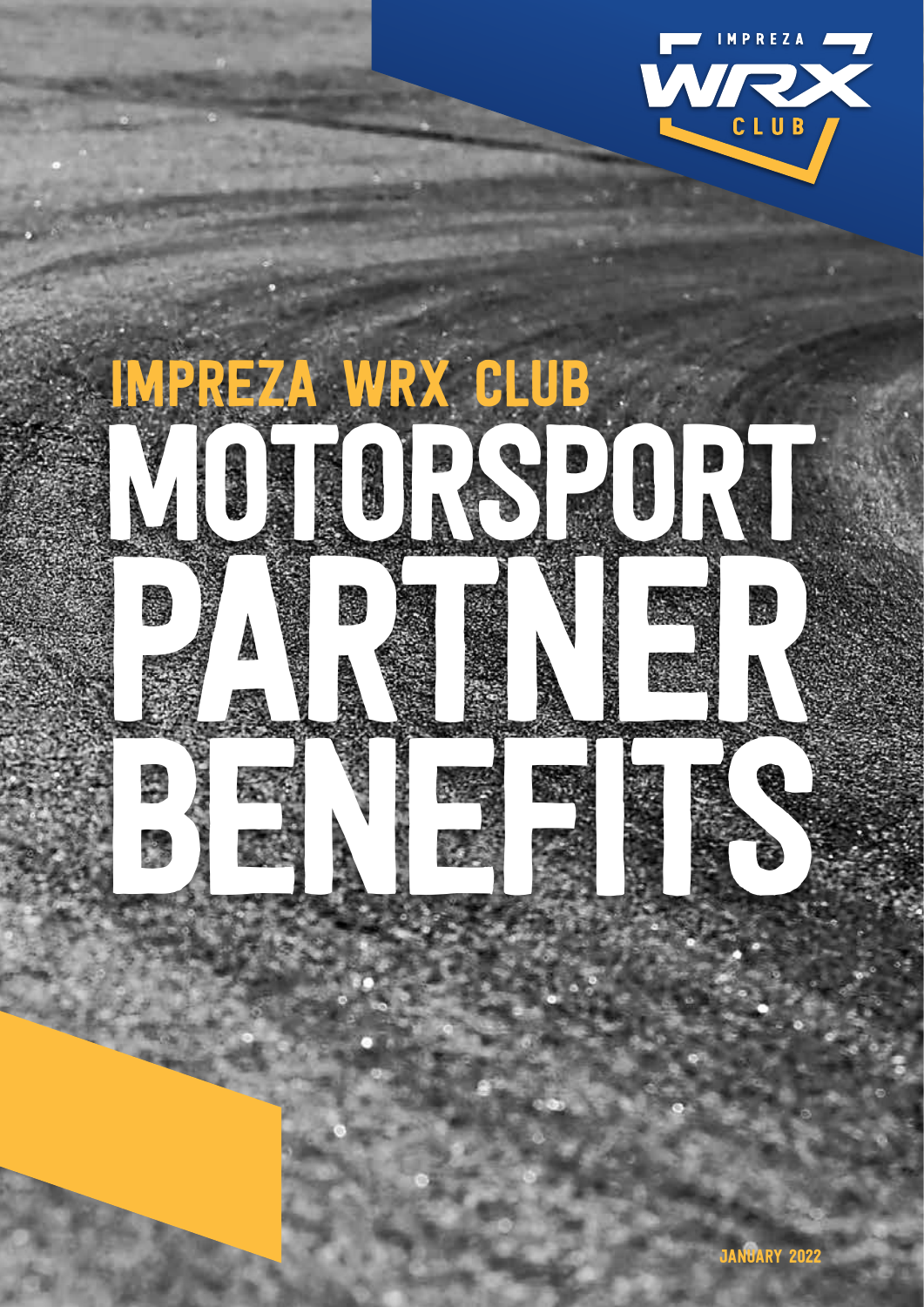# IMPREZA WRX CLUB NEW SOUTH WALES



The Impreza WRX Club is a CAMS affiliated car club founded in 1998 by and for enthusiasts of all types of Subarus. Our membership vehicles are made up of the Impreza WRX and STi, the Legacy GT, Liberty RS, B4 and GT, a couple of Brumby utes, more recently the BRZs, Levorgs and our weekend warriors with their Forester GT and XTs: Turbo or Normally Aspirated; either is fine by us.

Our calendar is full of social events such as go karting, biking and Subaru launches, as well as social cruises which take us to places such as Wollombi and Kangaroo Valley.

For the racing enthusiasts we have a Supersprint calendar consisting of Championship rounds at Sydney Motorsport Park, Eastern Creek, Wakefield Park and other circuits throughout NSW.

For the sideways fans, we host Motorkhanas on the wet skid pan and dirt Khanacrosses. These form part of our motorkhana championship and are guaranteed to make our members smile.

We organise other events such as cruises, dyno days, technical sessions and new member information nights. Three subsidised Driver Training days occur each year for members looking for help to get started in Motorsport or just learn valuable car control skills that may save their life on the road. These valuable days are subsidised heavily by the generous support of our club partners.

2018 marked the 20th anniversay of the Club and we keep going from strength to strength.

### BECOMING A CLUB PARTNER

As a not-for-profit community club, the Impreza WRX Club Inc is unable to accept conventional sponsorship opportunities, rather, we rely on the support of a carefully selected group of strategically aligned businesses (like yours) to help us with the costs of successfully running our motorsport events and the acquisition and maintenance of the equipment needed.

Our club has close to 500 current members, who are active participants on our member only forum, on social media, in person at motorsport and social events and the recipients of regular emails from the Club. Without exception, all our members are car, motorsport and specifically, Subaru enthusiasts. This provides outstanding targeted marketing opportunities for our Motorsport Partners.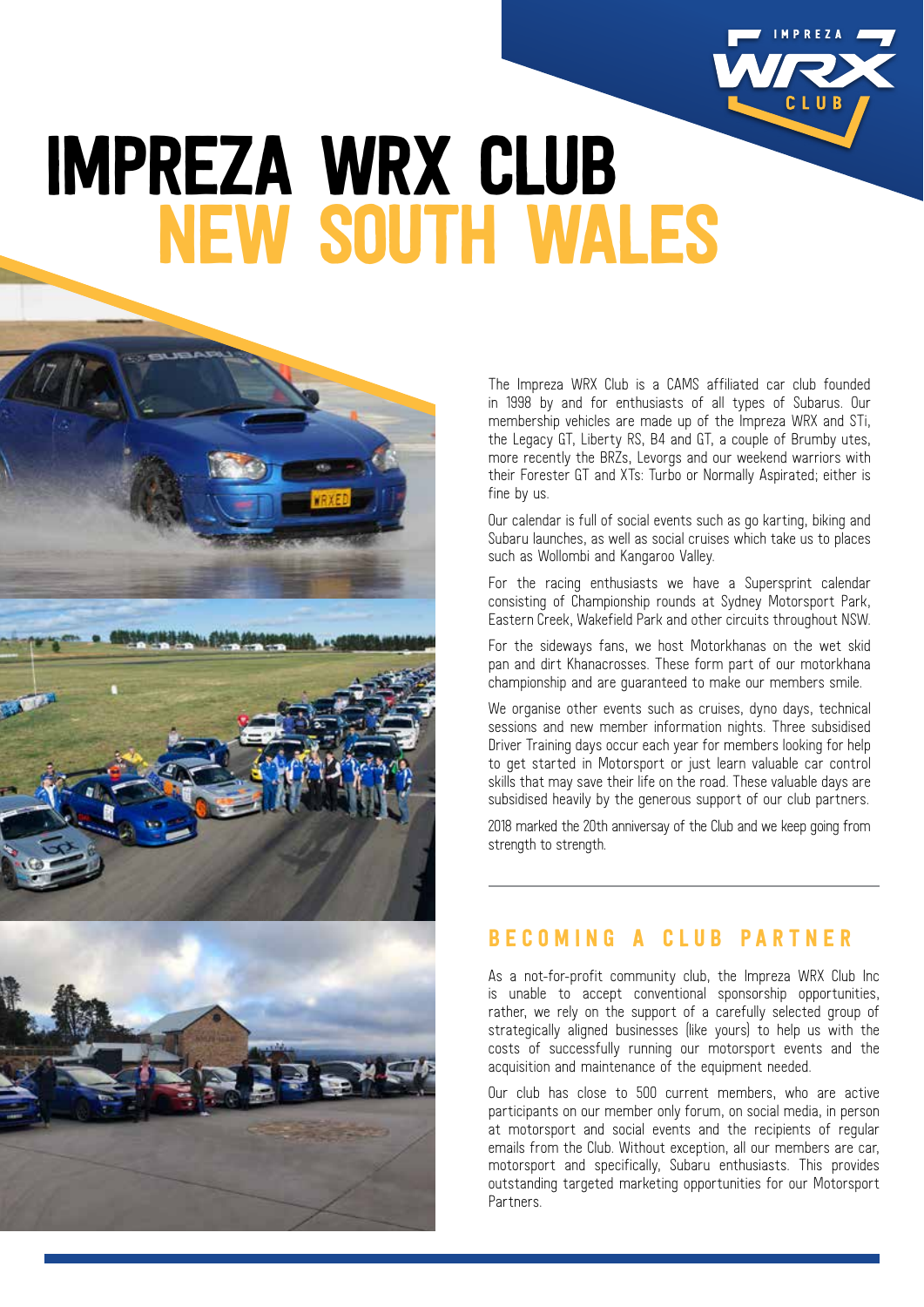

## THE HEART OF OUR CLUB **MOTORSPORT** OUR MOTORSPORT PARTNERS:

## EXCLUSIVE **MOTORSPORT** PARTNER

#### \$800 PER YEAR PAYABLE IN JANUARY

- 2 OPPORTUNITIES AVAILABLE
- SUPERSPRINT CHAMPIONSHIP

• MOTORKHANA CHAMPIONSHIP

- Club Partners Web Page
- Club Online Forum Listing
- Exclusive Advertising **Opportunities**
- Member Communications
- Championship Naming Rights
- Website & Social Media Event Promotion
- Championship Results & Trophy
- Christmas Party & Presentation Night **Tickets**

### THANK YOU FOR CONSIDERING BECOMING AN EXCLUSIVE MOTORSPORT PARTNER

AS AN EXCLUSIVE MOTORSPORT PARTNER, YOU HAVE THE OPPORTUNITY TO MAKE SURE YOUR BUSINESS STAYS IN THE MINDS OF OUR MEMBERS ALL YEAR LONG. AVAILABLE ON A FIRST IN, BEST DRESSED BASIS, PURCHASE THE NAMING RIGHTS TO EVERY ROUND OF EITHER THE SUPERSPRINT OR MOTORKHANA CHAMPIONSHIPS.

IN RETURN FOR YOUR ANNUAL CONTRIBUTION, WE OFFER YOU THE FOLLOWING OPPORTUNITIES:

#### Club Partners Web Page

Our website www.wrx.org.au has a Member Benefits page that is open to the public, where you will receive a listing. This is perhaps where our partnership is most apparent to the public and we see this as mutually beneficial. Your offerings to our potential members encourage them to join, while our reputation as serious Subaru enthusiasts means our alliance with you is a testament to your trusted expertise.

#### Club Online Forum Listing

Our members only online forum has a section with listed benefits to our members. You will receive a listing on this thread explaining more about your business and the benefits and services you offer. You are welcome to edit and maintain this listing as you wish (subject to our normal social media rules).

#### Exclusive Advertising Opportunities

Our Facebook (Page and Group) and forums provide a place for members to discuss their experiences with products and services and to endorse them, but not to conduct advertising campaigns. As a motorsport partner, you may exclusively advertise to our members at any time on either Facebook or the forum.

#### Member Communications

All emails sent to members via our database software will include the Club Partner logos in the footer. These regular emails get sent out with reminders for events, membership renewals and all other general communications from time to time.

#### Championship Naming Rights

You will receive naming rights to either the Supersprint Championship, Motorkhana Championship including all the events within it throughout the year. The Supersprint Championship is hotly contested over approximately eight Supersprints and the Motorkhana Championship consists of approximately eight Motorkhanas. Your business name will appear on all references to the events in all collateral.

#### Website and Social Media Event Promotion

All our events are listed on wrx.org.au and on our Facebook Page and Group which have over 7,600 followers. As part of your naming rights, the Event listings will include your name and logo and will be posted and shared multiple times in the lead up to your events.

#### Championship Results & Trophy

Your business name and logo will appear on all official results lists throughout the year including Entry Forms, Regulations, Information Sheets, as well as on the trophies presented at the end of the year.

#### Christmas Party & Presentation Night Tickets

No year of motorsport competition would be complete without a party to celebrate the achievements of our members. To recognise your support throughout the year, you will also receive 2 complimentary tickets to the annual Christmas Party (if applicable).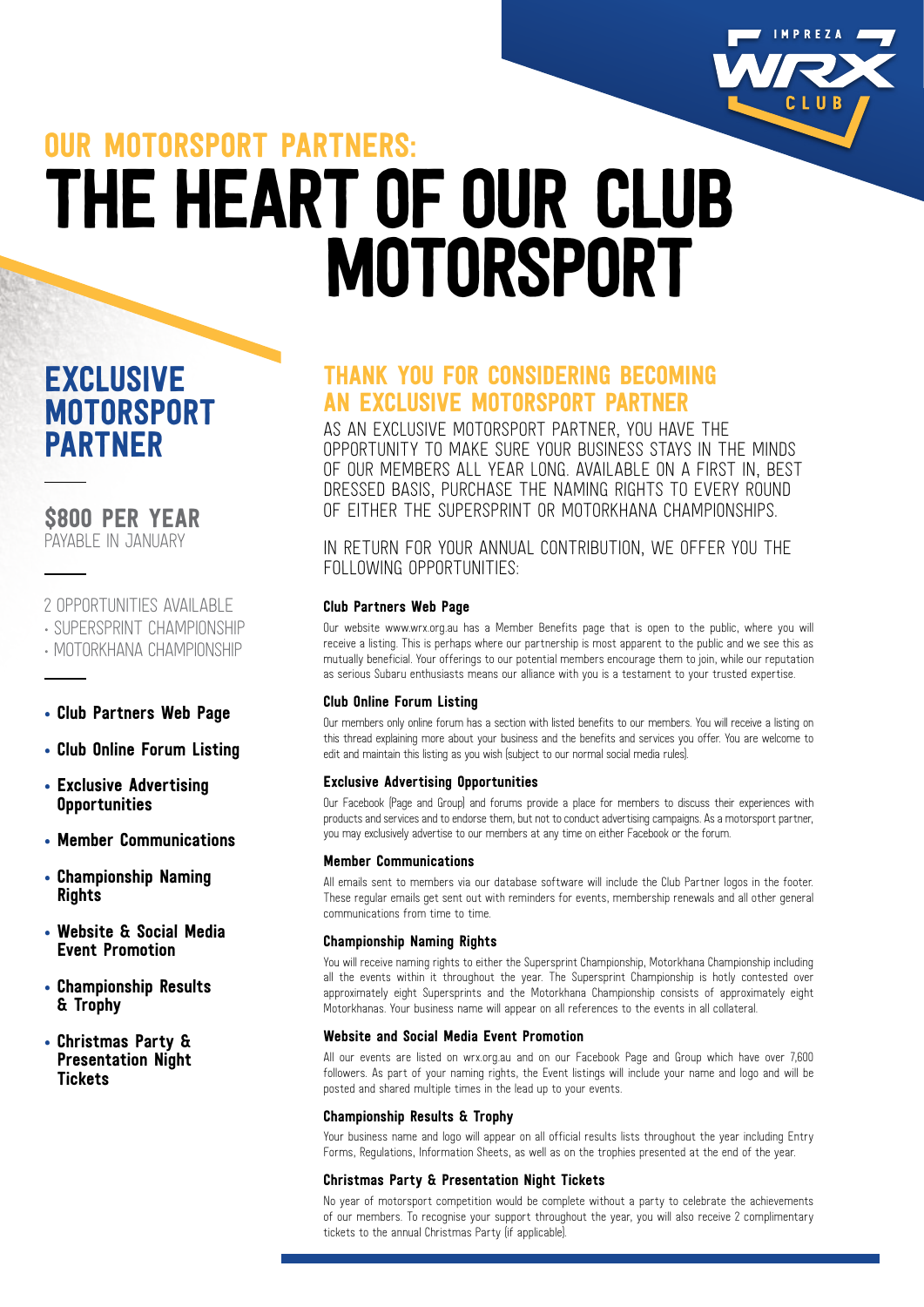

## THE HEART OF OUR CLUB **MOTORSPORT** OUR MOTORSPORT PARTNERS:

## **MOTORSPORT** CLASS PARTNER

#### \$700 PER YEAR PAYABLE IN JANUARY

6 OPPORTUNITIES AVAILABLE

- 1 COMPETITION CLASS OF SUPERSPRINT CHAMPIONSHIP (STREET, CLUBMAN, SPRINT, TRACK OR OPEN)
- FEMALE CLASS OF SUPERSPRINT & MOTORKHANA CHAMPIONSHIPS
- Club Partners Web Page
- Club Online Forum Listing
- Exclusive Advertising **Opportunities**
- Member Communications
- Motorsport Class Naming Rights
- Website Results Promotion
- Championship Trophies
- Christmas Party & Presentation Night Ticket

### THANK YOU FOR CONSIDERING BECOMING A MOTORSPORT CLASS PARTNER

WE ENCOURAGE YOU TO BECOME A MOTORSPORT CLASS PARTNER AND ALIGN YOUR BUSINESS WITH ONE OF OUR COMPETITION CLASSES, PROVIDING YOU WITH EXPOSURE TO OUR MEMBERS THROUGHOUT THE ENTIRE YEAR OF MOTORSPORT.

IN RETURN FOR YOUR ANNUAL CONTRIBUTION, WE OFFER YOU THE FOLLOWING OPPORTUNITIES:

#### Club Partners Web Page

Our website www.wrx.org.au has a Member Benefits page that is open to the public, where you will receive a listing. This is perhaps where our partnership is most apparent to the public and we see this as mutually beneficial. Your offerings to our potential members encourage them to join, while our reputation as serious Subaru enthusiasts means our alliance with you is a testament to your trusted expertise

#### Club Online Forum Listing

Our members only online forum has a section with listed benefits to our members. You will receive a listing on this thread explaining more about your business and the benefits and services you offer. You are welcome to edit and maintain this listing as you wish (subject to our normal social media rules).

#### Exclusive Advertising Opportunities

Our Facebook (Page and Group) and forums provide a place for members to discuss their experiences with products and services and to endorse them, but not to conduct advertising campaigns. As a motorsport partner, you may exclusively advertise to our members at any time on either Facebook or the forum.

#### Member Communications

All emails sent to members via our database software will include the Club Partner logos in the footer. These regular emails get sent out with reminders for events, membership renewals and all other general communications from time to time.

#### Motorsport Class Naming Rights

You will receive naming rights to the Supersprint Championship class of your choice for the duration of the year or the Female Class which runs across both the Supersprint & Motorkhana championships to encourage more women to participate in Motorsport within the Club.

#### Website Results Promotion

All our results are listed on our website at wrx.org.au and on the Members Only Forum. Your business name will appear on all all official results lists throughout the year.

#### Championship Trophies

Your business name and/or logo (space permitting) will appear on the class champion trophies presented at the end of the year.

#### Christmas Party & Presentation Night Ticket

No year of motorsport competition would be complete without a party to celebrate the achievements of our members. To recognise your support throughout the year, you will also receive a complimentary ticket to the annual Christmas Party (if applicable).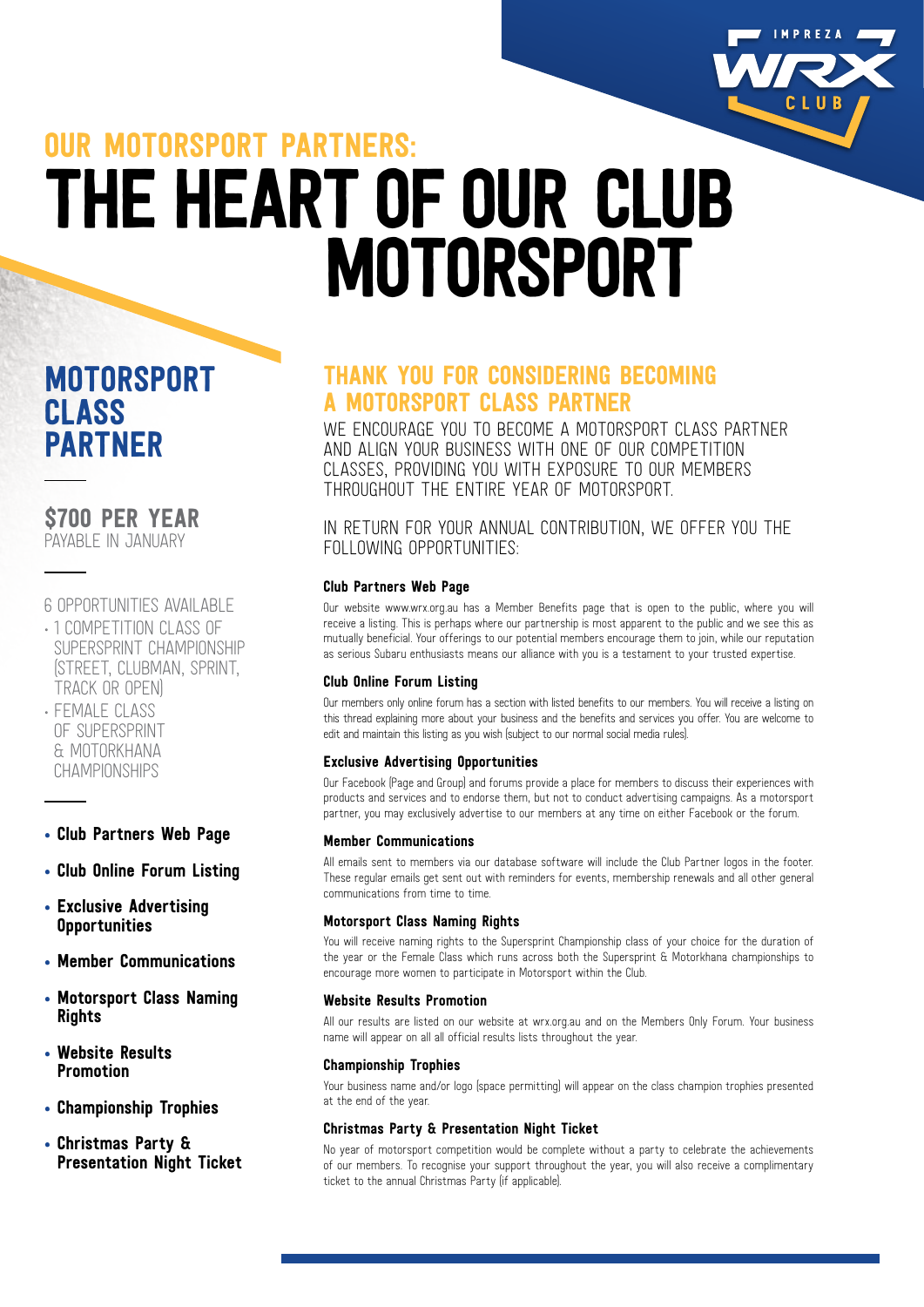

## THE HEART OF OUR CLUB DRIVER TRAINING OUR EVENT PARTNERS:

## DRIVER TRAINING PARTNER

\$550 PER YEAR PAYABLE IN JANUARY

1 OPPORTUNITY AVAILABLE • SPEED SCHOOL

- Club Partners Web Page
- Club Online Forum Listing
- Exclusive Advertising **Opportunities**
- Member Communications
- Training Series Naming Rights
- Website & Social Media Event Promotion

## WRX.ORG.AU/ EVENTS

### THANK YOU FOR CONSIDERING BECOMING A DRIVER TRAINING PARTNER OF THE IMPREZA WR**X** CLUB

WE ENCOURAGE YOU TO BECOME A DRIVER TRAINING PARTNER AND ALIGN YOUR BUSINESS WITH ONE OF OUR DRIVER TRAINING SERIES HELD THROUGHOUT YEAR, PROVIDING YOU WITH VALUABLE EXPOSURE TO OUR MEMBERS.

IN RETURN FOR YOUR ANNUAL CONTRIBUTION, WE OFFER YOU THE FOLLOWING OPPORTUNITIES FOR EXPOSURE TO OUR MEMBERS:

#### Club Partners Web Page

Our website www.wrx.org.au has a Member Benefits page that is open to the public, where you will receive a listing. This is perhaps where our partnership is most apparent to the public and we see this as mutually beneficial. Your offerings to our potential members encourage them to join, while our reputation as serious Subaru enthusiasts means our alliance with you is a testament to your trusted expertise.

#### Club Online Forum Listing

Our members only online forum has a section with listed benefits to our members. You will receive a listing on this thread explaining more about your business and the benefits and services you offer. You are welcome to edit and maintain this listing as you wish (subject to our normal social media rules).

#### Exclusive Advertising Opportunities

Our Facebook (Page and Group) and forums provide a place for members to discuss their experiences with products and services and to endorse them, but not to conduct advertising campaigns. As a motorsport partner, you may exclusively advertise to our members at any time on either Facebook or the forum.

#### Member Communications

All emails sent to members via our database software will include the Club Partner logos in the footer. These regular emails get sent out with reminders for events, membership renewals and all other general communications from time to time.

#### Training Series Naming Rights

You will receive naming rights to two events over the course of the year from either of our highly popular driver training series' - Skid School or Speed School. Skid School is our annual Motorkhana training event, held over 2 sessions early in the year. Speed School is our ever popular SuperSprint training event, with the highlight of the year being the full day training event held at Wakefield Park on the June long weekend. We will endeavour to secure a date for a second training date during the year if the calendar allows and would welcome your input on this. Your business name will appear on all references to the event in all collateral.

#### Website and Social Media Event Promotion

All our events are listed on wrx.org.au and on our Facebook Page and Group which have over 7,600 followers. As part of your naming rights, the Event listings will include your name and logo and will be posted and shared multiple times in the lead up to your events.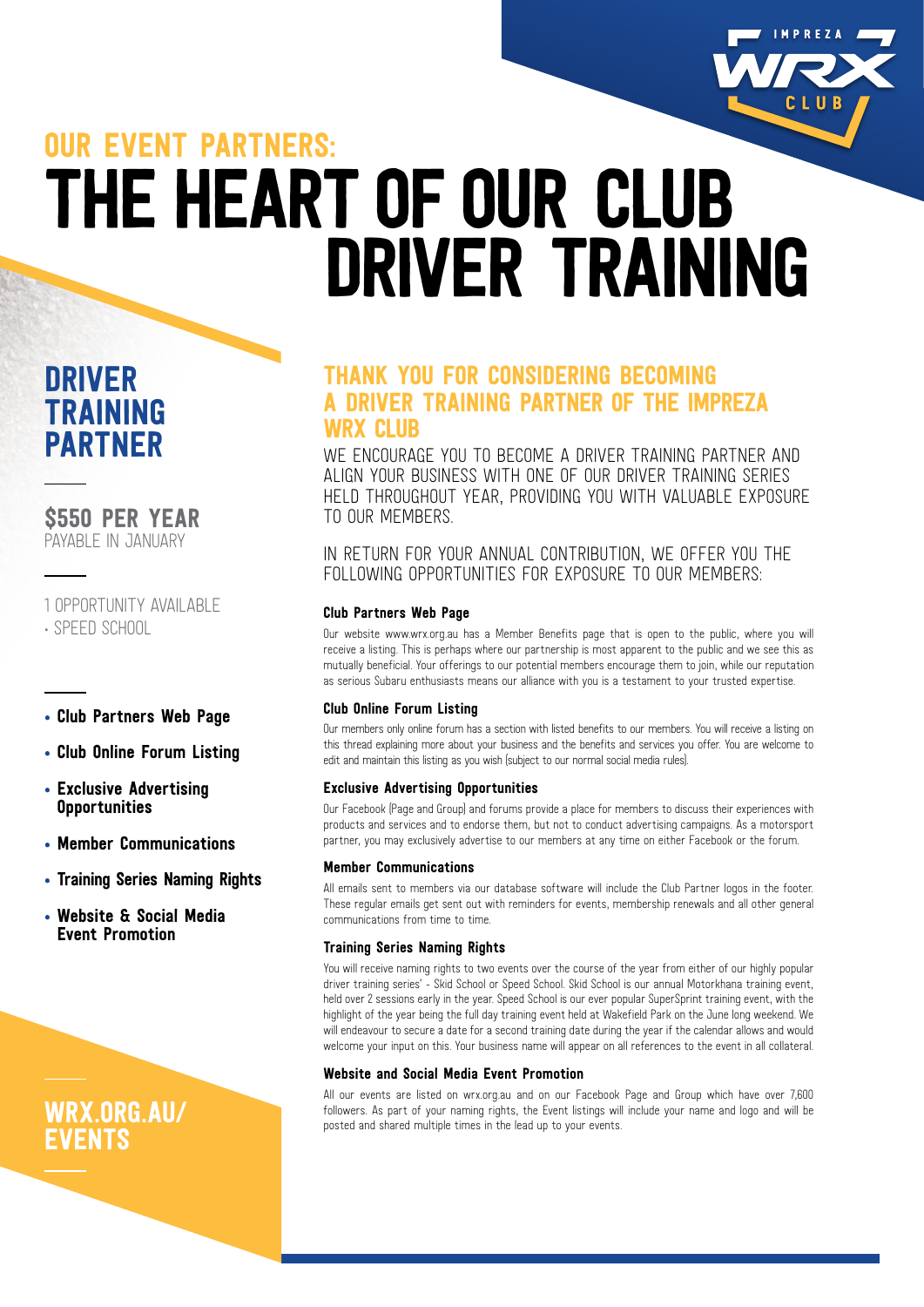

## THE HEART OF OUR CLUB SUPPORT TEAM OUR CLUB PARTNERS:

## CLUB PARTNER

\$400 PER YEAR PAYABLE IN JANUARY

UNLIMITED OPPORTUNITIES AVAILABLE

- Club Partners Web Page
- Club Online Forum Listing
- Exclusive Advertising **Opportunities**
- Member Communications

## THANK YOU FOR CONSIDERING BECOMING A PARTNER OF THE IMPREZA WRX CLUB

IN RETURN FOR YOUR ANNUAL CONTRIBUTION, WE OFFER YOU THE FOLLOWING OPPORTUNITIES FOR EXPOSURE TO OUR MEMBERS:

#### Club Partners Web Page

Our website www.wrx.org.au has a Member Benefits page that is open to the public, where you will receive a listing. This is perhaps where our partnership is most apparent to the public and we see this as mutually beneficial. Your offerings to our potential members encourage them to join, while our reputation as serious Subaru enthusiasts means our alliance with you is a testament to your trusted expertise.

#### Club Online Forum Listing

Our members only online forum has a section with listed benefits to our members. You will receive a listing on this thread explaining more about your business and the benefits and services you offer. You are welcome to edit and maintain this listing as you wish (subject to our normal social media rules).

#### Exclusive Advertising Opportunities

Our Facebook (Page and Group) and forums provide a place for members to discuss their experiences with products and services and to endorse them, but not to conduct advertising campaigns. As a motorsport partner, you may exclusively advertise to our members at any time on either Facebook or the forum.

#### Member Communications

All emails sent to members via our database software will include the Club Partner logos in the footer. These regular emails get sent out with reminders for events, membership renewals and all other general communications from time to time.



THE CLUB COMMITTEE ENDEAVOURS TO MAINTAIN EXCEPTIONAL RELATIONSHIPS WITH OUR CLUB, DRIVER TRAINING & MOTORSPORT PARTNERS.

SHOULD YOU HAVE ANY IDEAS OR SUGGESTIONS FOR FURTHER INCLUSIONS OR WAYS YOU CAN BE INVOLVED IN THE CLUB, PLEASE GET IN TOUCH! PRESIDENT@WRX.ORG.AU